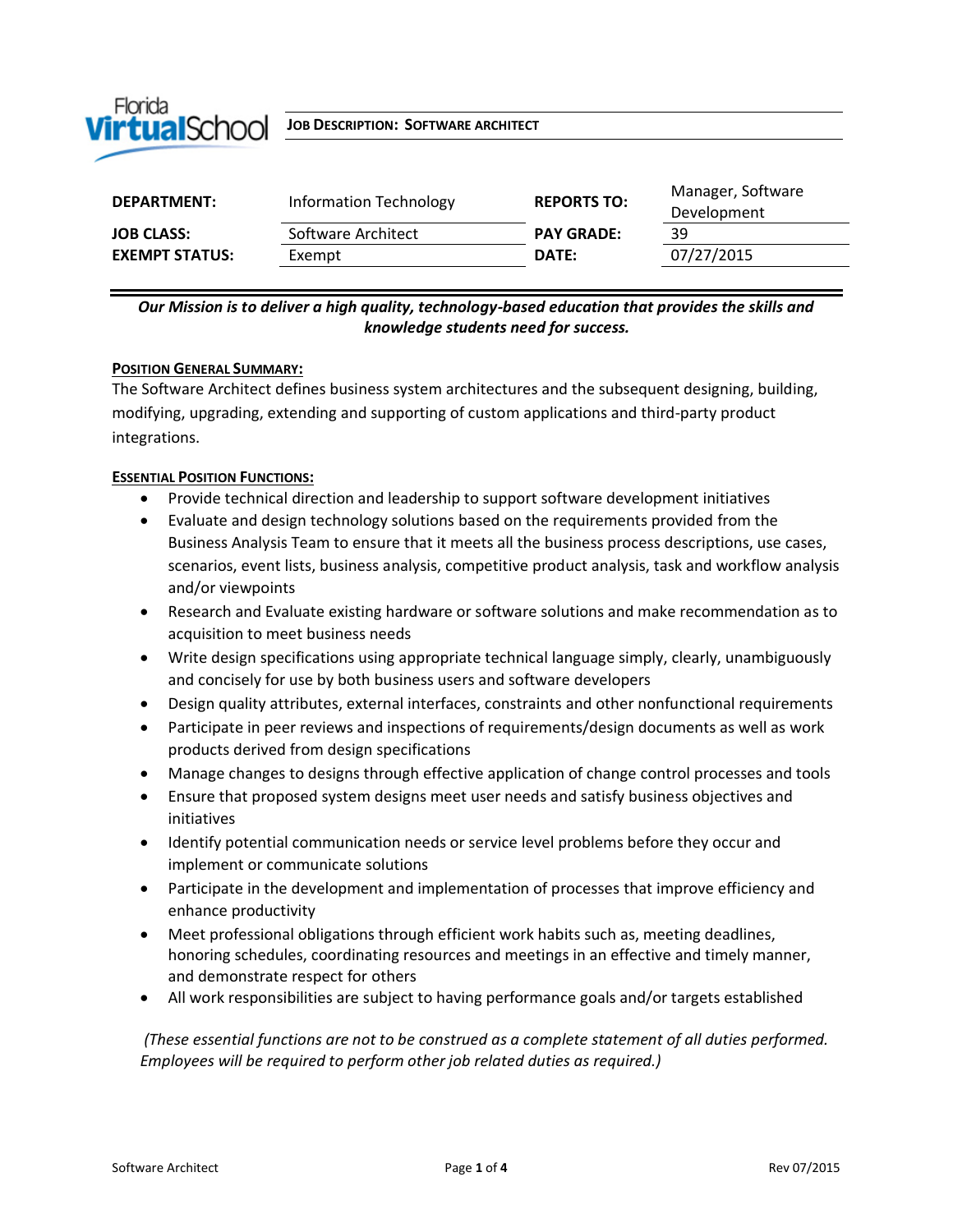### **MINIMUM REQUIREMENTS:**

#### *Education/Licensure/Certification:*

- Bachelor's degree in Computer Science/Information Systems or equivalent combination of education and relevant experience
- Industry certifications in software, systems or networks
- Microsoft Certified Solutions Developer (MCSD) Certification, preferred

#### *Experience:*

- Five years' experience in SDLC methodologies as Business Analyst or Systems Analyst
- Five years' experience with Microsoft operating systems
- Four years' experience leading design efforts of large complex projects
- Three years' experience as a Software Developer or related technology area
- Three years' experience with web application technologies
- Three years' experience with .NET technologies (VB.NET/C#)
- Three years' experience with SQL and RDMS concepts

#### *Knowledge, abilities and skills:*

- Ability to demonstrate a thorough understanding of the requirements to solve problems and actively participate in software development
- Advanced knowledge of computer hardware and software
- Advanced knowledge of technology solutions for the Internet, hand held devices and personal computers
- Advanced knowledge of computer networks
- Hands-on experience in developing technology solutions
- Honed skills for taking business requirements and designing powerful, yet succinct solutions for the business
- Critically evaluate information from multiple sources, reconcile conflicts, decompose high-level information into details and abstract low-level information to a more general understanding
- Strong professional writing skills for effective communication
- Demonstrable skills in the effective use of Microsoft Visio and Microsoft Word
- Solution modeling to represent design information in graphical forms that augment textual representations in natural language
- An in-depth understanding of contemporary design, management practices and the ability to apply them in a fast-paced business environment
- Knowledge of how enterprise software products are positioned and developed
- Ability to effectively communicate with co-workers, peers and management through written and verbal communication
- Ability to deal with varied and difficult personalities while maintaining an even temperament
- Ability to train users
- Ability to handle recurring problems in a tactful manner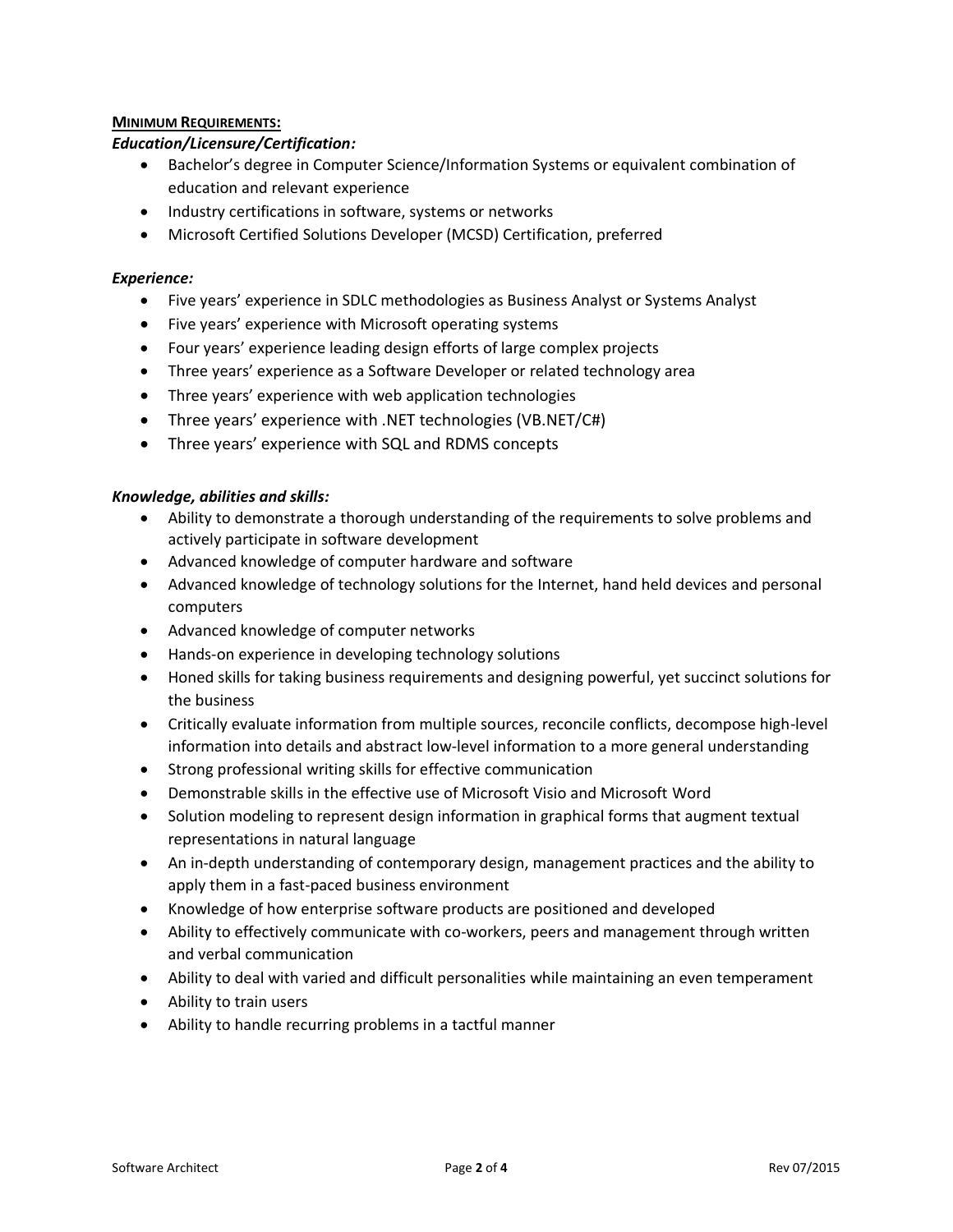# **CORE COMPETENCIES FOR SUCCESS:**

| <b>COMMUNICATION SKILLS</b>                                   | <b>CUSTOMER FOCUS</b>                                            |  |
|---------------------------------------------------------------|------------------------------------------------------------------|--|
| Clearly and effectively conveys and/or presents information   | Prioritizes customers (internal and external) and their needs    |  |
| verbally; summarizes what was heard to mitigate               | as primary and is dedicated to meeting their expectations;       |  |
| miscommunication; Shares ideas and perspectives and           | Develops and maintains customer relationships; builds            |  |
| encourages others to do the same; Informs others involved in  | credibility and trust; Quickly and effectively solves customer   |  |
| a project of new developments; Disseminates information to    | problems; Provides prompt, attentive service in a cheerful       |  |
| other employees, as appropriate; Effectively uses multiple    | manner; adapts to changing information, conditions or            |  |
| channels to communicate important messages; Keeps             | challenges with a positive attitude; Incorporates customer       |  |
| supervisor well informed about progress and/or problems in a  | feedback into delivery of service to provide the best experience |  |
| timely manner; Writes in a clear, concise, organized and      | possible for the customer; Actively promotes FLVS in             |  |
| convincing way for a variety of target audiences; The written | community by serving as a FLVS ambassador or volunteer           |  |
| message is consistently error-free; The written message has   |                                                                  |  |
| the desired effect on the target audience                     |                                                                  |  |
| <b>INTERPERSONAL SKILLS</b>                                   | FUNCTIONAL / TECHNICAL EXPERTISE                                 |  |
| Relates well with others; Treats others with respect; Shares  | Has the skills, abilities, knowledge and experience to be        |  |
| views in a tactful way; Demonstrates diplomacy by             | successful in functional area of expertise; Dedicates time and   |  |
| approaching others about sensitive issues in non-threatening  | energy to keeping abreast of the latest information related to   |  |
| ways; Considers and responds appropriately to the needs,      | area of expertise and technology; Picks up on technology         |  |
| feelings and capabilities of others; Fosters an environment   | quickly; Does well in technical courses and seminars; Produces   |  |
| conducive to open, transparent communication among all        | high quality work in organized and timely fashion                |  |
| levels and positions; Takes the initiative to get to know     |                                                                  |  |
| internal and external customers                               |                                                                  |  |

#### **INDIVIDUAL CONTRIBUTOR COMPETENCIES FOR SUCCESS:**

| PEER RELATIONSHIPS                                                | <b>CREATIVITY</b>                                                  |
|-------------------------------------------------------------------|--------------------------------------------------------------------|
| Finds common ground and solves problems for the good of all;      | Comes up with a lot of new and unique ideas; Easily makes          |
| Can represent his/her own interests and yet be fair to other      | connections among previously unrelated notions; Tends to be        |
| groups; Solves problems with peers with minimal "noise"; Is       | seen as original and value-added in brainstorming sessions;        |
| seen as a team player and is cooperative; Easily gains trust      | Takes calculated risks; Is not afraid to try new things and        |
| and support peers; Encourages collaboration; Is candid with       | potentially "fail fast"                                            |
| peers                                                             |                                                                    |
| <b>SELF KNOWLEDGE</b>                                             | PLANNING                                                           |
| Seeks feedback; Gains insight from mistakes; Is open to           | Accurately scopes out length and difficulty of tasks and           |
| constructive criticism; isn't defensive; Proactively seeks to     | projects; Sets objectives and goals; Breaks down work into the     |
| understand his/her strengths and areas for growth; applies        | process steps; Develops schedules and task/people                  |
| information to best serve organization; Recognizes how            | assignments; Anticipates and adjusts for problems and              |
| his/her behavior impacts others and incorporates insight into     | roadblocks; Measures performance against goals; Evaluates          |
| future interactions                                               | results                                                            |
| ORGANIZING                                                        | PROBLEM SOLVING                                                    |
| Uses his/her time effectively and efficiently; Concentrates       | Uses rigorous logic and methods to solve difficult problems        |
| his/her efforts on the more important priorities; Can attend to   | with effective solutions; Probes all fruitful sources for answers; |
| a broader range of activities as a result of organizing time      | Can see hidden problems; Is excellent at honest analysis; Looks    |
| efficiently; Can marshal resources (people, funding, material,    | beyond the obvious and doesn't stop at the first answers           |
| support) to get things done; Can orchestrate multiple activities  |                                                                    |
| at once to accomplish a goal; Arranges information and files in   |                                                                    |
| a useful manner                                                   |                                                                    |
| DRIVE FOR RESULTS                                                 |                                                                    |
| Can be counted on to exceed goals successfully; Very bottom-      |                                                                    |
| line oriented; Steadfastly pushes self and others for results; Is |                                                                    |
| full of energy for the things he/she sees as challenging; Not     |                                                                    |
| fearful of acting with a minimum of planning; Consistently        |                                                                    |
| seizes opportunities; Consistently exceeds goals                  |                                                                    |